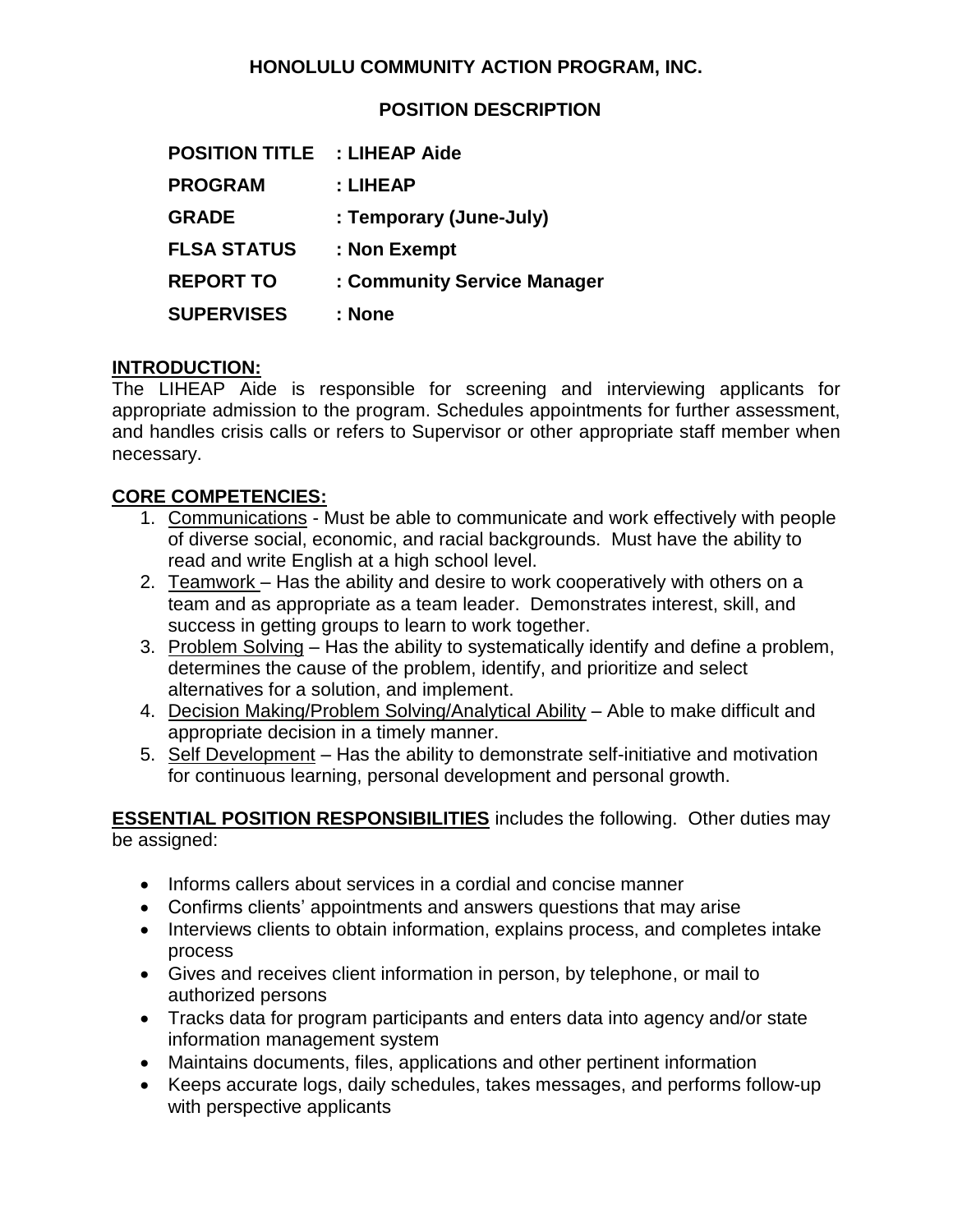#### **MINIMUM QUALIFICATIONS:**

To perform this job successfully, an individual must be able to perform each essential duty satisfactorily. The requirements listed below are representative of the knowledge, skill, and/or ability required. Reasonable accommodation may be made to enable individuals with disabilities to perform the essential functions.

### **EDUCATION:**

High School Diploma or GED

### **EXPERIENCE:**

Two years general clerical experience with data entry, typing experience, and computer literacy in excel and access.

### **REQUIRED SKILLS, KNOWLEDGE & ABILITIES:**

- Able to maintain a high level of confidentiality
- Must be able to read, write and speak in Standard English
- Able to accept supervision and work with staff and community social services providers cooperatively
- Able to deal effectively with a variety of people, situations, problems and changes
- Able to work with people who are in stressful situations
- Able to work independently, as well as in groups
- Daily access to a vehicle preferred
- Bilingual/bicultural skills, preferably in Marshallese, Chuukese, Samoan, Filipino, Korean, Laotian, Vietnamese, Japanese, or Chinese

## **DESIRED SKILLS, KNOWLEDGE & ABILITIES:**

- Knowledge of the characteristics of low-income areas and the community resources on Oahu
- Knowledge of the multi-ethnic cultures common to Oahu

# **PHYSICAL DEMANDS/WORKING CONDITIONS:**

|                                              | Never/ | At    | Often/   |
|----------------------------------------------|--------|-------|----------|
|                                              | Rarely | Times | Constant |
|                                              |        |       |          |
| Work Locations: in doors                     |        |       |          |
|                                              |        |       | X        |
| <b>Work Locations: outdoors</b>              |        |       |          |
|                                              |        | X     |          |
| Work Locations: sitting                      |        |       |          |
|                                              |        |       | X        |
| Walking/standing                             |        |       |          |
|                                              |        | X     |          |
| Bending/crouching/reaching, etc              |        |       |          |
|                                              |        | X     |          |
| Lifting/carrying - light<br>(up to $10$ lbs) |        |       |          |
|                                              |        | Χ     |          |